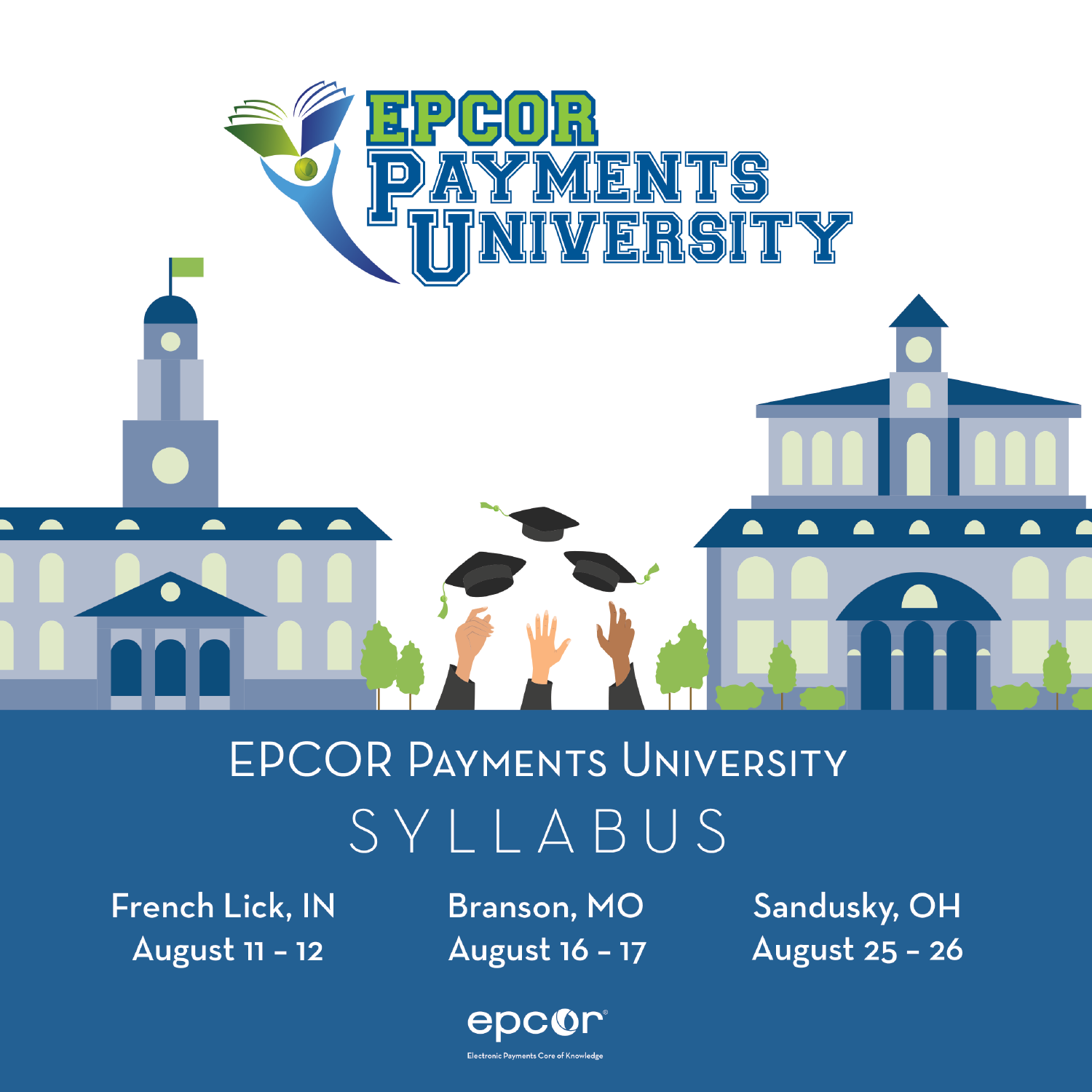| <b>EPCOR PAYMENTS UNIVERSITY - DAY 1</b>      |                                                                                                                                                                                                                                                                                                                                     |                                                                                                                                                                                                                                                                                                                                                                                                                                                                                                                                                                                                                                                      |
|-----------------------------------------------|-------------------------------------------------------------------------------------------------------------------------------------------------------------------------------------------------------------------------------------------------------------------------------------------------------------------------------------|------------------------------------------------------------------------------------------------------------------------------------------------------------------------------------------------------------------------------------------------------------------------------------------------------------------------------------------------------------------------------------------------------------------------------------------------------------------------------------------------------------------------------------------------------------------------------------------------------------------------------------------------------|
| REGISTRATION & BREAKFAST<br>8:15 am - 9:00 am |                                                                                                                                                                                                                                                                                                                                     |                                                                                                                                                                                                                                                                                                                                                                                                                                                                                                                                                                                                                                                      |
| 9:00 am                                       | WELCOME & INTRODUCTIONS                                                                                                                                                                                                                                                                                                             |                                                                                                                                                                                                                                                                                                                                                                                                                                                                                                                                                                                                                                                      |
|                                               | <b>BASIC TRACK</b>                                                                                                                                                                                                                                                                                                                  | <b>ADVANCED TRACK</b>                                                                                                                                                                                                                                                                                                                                                                                                                                                                                                                                                                                                                                |
| 9:10 am - 10:20 am                            | <b>Payment Systems Basics</b><br>Get acquainted with the various payment systems. Walk through the<br>history of each payment system, define key terms and explore how<br>transactions flow through the four key payment channels. You'll also<br>have an opportunity to test your knowledge of the payment systems.                | Single, Recurring, Standing Oh My!<br>There are several different authorizations that an Originator can<br>obtain in today's environment. Single and recurring transactions<br>have been around a long time but now the ACH Rules have thrown<br>standing authorizations into the mix. Attend this session to work<br>through various scenarios and determine what type of authorization<br>comes into play and what Standard Entry Class (SEC) code would<br>apply.                                                                                                                                                                                 |
| 10:20 am - 10:30 am                           | <b>BREAK</b>                                                                                                                                                                                                                                                                                                                        |                                                                                                                                                                                                                                                                                                                                                                                                                                                                                                                                                                                                                                                      |
| 10:30 am - 11:40 am                           | <b>Payment Systems Basics</b><br>Continued                                                                                                                                                                                                                                                                                          | <b>Payments Problem Solving</b><br>You know how to handle the day-to-day exceptions with payments-<br>but what about those complex, crazy exceptions issues that<br>sometimes leave you stumped? Walk through case studies (many from<br>real-life situations) and spend time discussing options and solutions.<br>Find out how your peers might respond to some of these 'sticky'<br>situations.                                                                                                                                                                                                                                                    |
| 11:40 am - 12:45 pm                           | <b>Lunch</b>                                                                                                                                                                                                                                                                                                                        |                                                                                                                                                                                                                                                                                                                                                                                                                                                                                                                                                                                                                                                      |
| 12:45 pm - 1:55 pm                            | Navigating the ACH Rules<br>Find out how to navigate through the ACH Rules book. Discover the<br>layout of the ACH Rules book and how it should be used. Learn to<br>locate answers to your questions quickly and easily.                                                                                                           | Is it a Reg E, ACH Rules or Card Rules Issue?<br>Handling the Tough Issues.<br>Dealing with disputed transactions can be challenging, particularly<br>when the payments channels and types of accounts are different.<br>We'll work through multiple scenarios to provide you with tips and<br>tricks on ensuring proper handling of disputes for ACH payments and<br>debit card transactions.                                                                                                                                                                                                                                                       |
| 1:55 pm - 2:05 pm                             | <b>BREAK</b><br>$\circledcirc$                                                                                                                                                                                                                                                                                                      |                                                                                                                                                                                                                                                                                                                                                                                                                                                                                                                                                                                                                                                      |
| 2:05 pm - 3:15 pm                             | Payment Systems Rules & Regulations<br>Regulation E, Regulation J, Card Network rules, UCC 3, ACH Rules -<br>OH MY! Don't let payment system rules and regulations overwhelm<br>you. Unravel which rules and regulations apply to which payment<br>systems and how these affect your financial institution's payment<br>processing. | Checks - Where, What, When and Why?<br>When dealing with checks do you often ask yourself: Where does<br>it say that in the rule, law or regulation? What do I need to do now<br>that I am past the 24-hour return timeframe? When is my institution<br>liable vs another institution? Why is my institution handling a check<br>item this way? You're not alone. Join this session to learn the answers<br>to these questions when you have a check that cannot be returned,<br>where you can find provisions within the rules, regulations and laws,<br>what your institution warrants and why your institution handles items<br>in a certain way. |
| 3:15 pm - 3:45 pm                             | REFRESHMENT BREAK                                                                                                                                                                                                                                                                                                                   |                                                                                                                                                                                                                                                                                                                                                                                                                                                                                                                                                                                                                                                      |
| 3:45 pm - 4:55 pm                             | <b>Payment Systems Risk</b><br>Identify and understand the many types of risk in each payment<br>system. Explore how to best mitigate risk to protect your organization<br>from potential losses. Interact with your peers and learn from real-life<br>scenarios, identify risks and discover mitigation controls.                  | <b>Risky Business</b><br>Many institutions are opening accounts online and allowing<br>consumers to debit other consumer accounts (P2P debits) as a way to<br>retain and attract new account holders. While these service offerings<br>have many rewards, they also pose risk. We'll provide an overview of<br>both services, identify the risks associated with each, and invite you<br>to share your thoughts on potential mitigation controls, or perhaps<br>tell us what you are doing to manage potential risks and losses related<br>to these two services.                                                                                    |
| 4:55 pm                                       | <b>ADJOURN</b>                                                                                                                                                                                                                                                                                                                      |                                                                                                                                                                                                                                                                                                                                                                                                                                                                                                                                                                                                                                                      |
|                                               |                                                                                                                                                                                                                                                                                                                                     |                                                                                                                                                                                                                                                                                                                                                                                                                                                                                                                                                                                                                                                      |